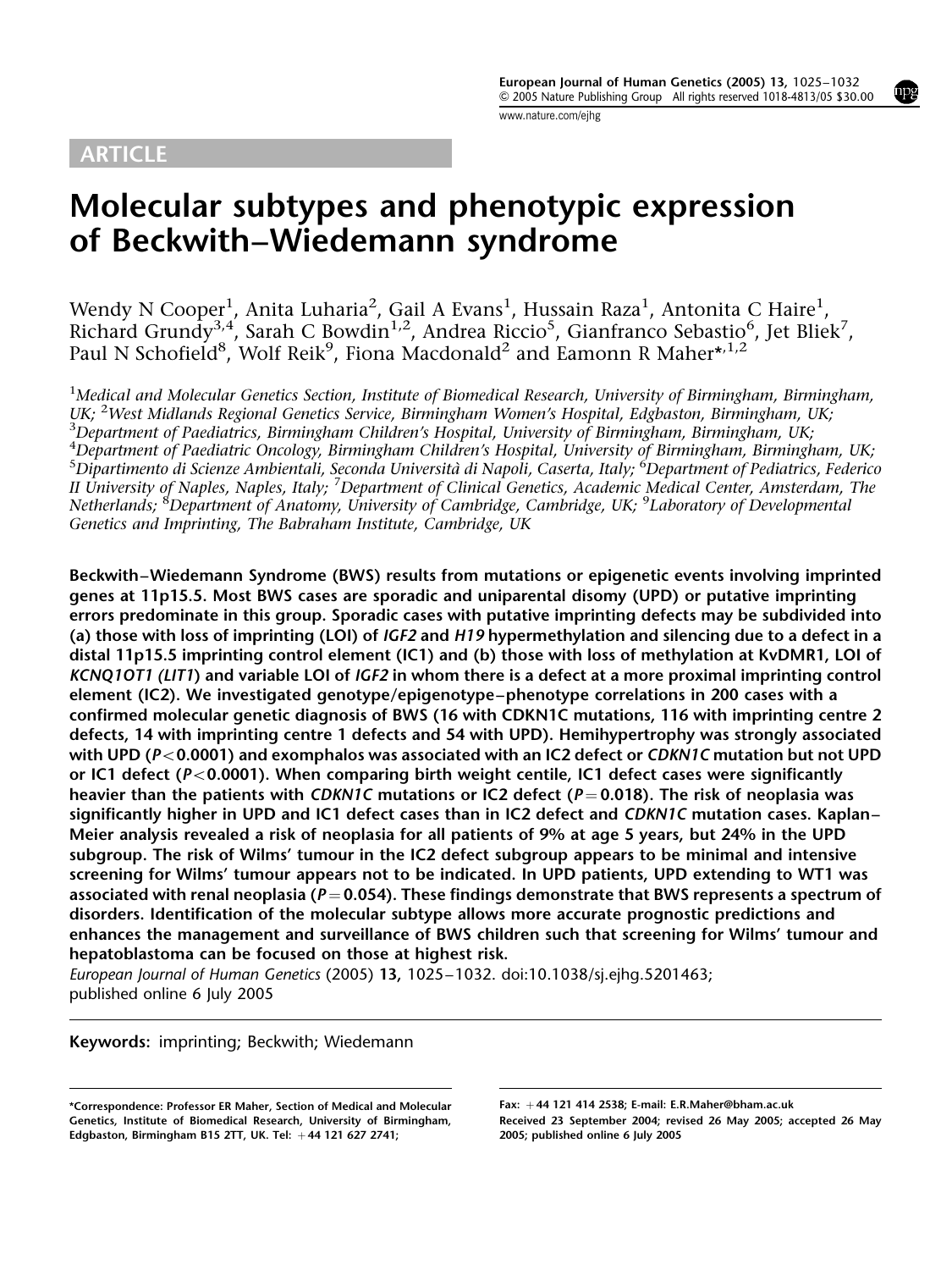#### 1026

#### Introduction

Beckwith–Wiedemann Syndrome (BWS) is a congenital overgrowth disorder with an incidence of about one in 13 000. Phenotypic expression of BWS is variable, but the three major features are pre- and/or postnatal overgrowth, macroglossia and anterior abdominal wall defects ranging from diastasis recti to exomphalos.<sup>1</sup> Less frequent (minor) features include ear creases and helical pits, neonatal hypoglycaemia, hemihypertrophy, facial naevus flammeus and a predisposition to embryonal tumours, particularly Wilms' tumour. The frequency of embryonal neoplasms in BWS is generally considered to be 5–10%, but there are no standard clinical diagnostic criteria<sup>1,2</sup> and estimates of tumour frequency have varied between studies. Hence, molecular genetic diagnosis would facilitate the diagnosis of BWS and comparison of different BWS cohorts.

The genetics of BWS are complex, but all causes to date are associated with alterations in the expression or function of one or more imprinted genes in the 11p15.5 imprinted gene cluster. $3$  Chromosome 11p15.5 was first implicated by the finding of paternally derived duplications of 11p15.5 in BWS patients.<sup>4-7</sup> Subsequently, maternally inherited balanced rearrangements of 11p15 were also demonstrated to be associated with BWS.<sup>8,9</sup> In contrast, maternally derived 11p15.5 duplication was associated with growth retardation.<sup>10</sup> Overall, it is estimated that up to 3% of BWS patients have a duplication  $(BWS^{DUP11})$  or a balanced rearrangement (inversion  $BWS^{INV11}$ ; translocation  $BWS^{TRANS11}$ ). The finding of chromosome 11 paternal uniparental disomy  $(BWS^{UPD})$  in a subset of sporadic BWS patients provided further evidence that BWS is an imprinting disorder. $11,12$  About 20% of sporadic BWS patients have UPD that is invariably a mosaic paternal isodisomy and includes the 11p15.5 gene cluster.<sup>13,14</sup> This cluster contains more than eight imprinted genes, but those most strongly linked to BWS include the paternally expressed growth promoter IGF2, and the maternally expressed candidate tumour suppresser genes CDKN1C ( $p57<sup>KIP2</sup>$ , a cyclin-dependent kinase inhibitor) and H19 (an untranslated RNA). Whereas BWS<sup>UPD</sup> cases are predicted to have increased IGF2, reduced H19 and reduced CDKN1C expression, only the expression of paternally expressed genes such as IGF2 should be altered in BWS<sup>DUPL11</sup> patients. Nevertheless, CDKN1C was unequivocally implicated in the pathogenesis of BWS by the finding of germline CDKN1C mutations in a subset of patients  $(BWS<sup>MUTCDKN1C</sup>$  subtype<sup>15-17</sup>). Approximately 15% of BWS cases are familial, and germline CDKN1C mutations are found in about half of familial cases and 5% of sporadic cases.<sup>16,17</sup> Extensive analysis of potential imprinting control elements for the reciprocally imprinted IGF2 and H19 genes led to the definition of a paternally methylated intergenic CTCF binding region that is proposed to function as an imprinting control centre (IC1) regulating imprinting of IGF2 and H19, but not more

centromeric genes such as *CDKN1C*.<sup>18-20</sup> Approximately 5% of BWS patients (BWS<sup>ICD1</sup>) are proposed to have a defect of this distal imprinting centre as the maternal IGF2 and H19 alleles display a paternal epigenotype (hypermethylation and silencing of H19 and biallelic IGF2 expression). Recently, some patients with IC1 defects have been demonstrated to have germline deletions within the intergenic CTCF binding region.<sup>21</sup> Finally, a second more centromeric imprinting centre (IC2) has also been proposed.3,22,23 IC2 is associated with a maternally methylated differentially methylated region (KvDMR1) and a paternally expressed untranslated RNA (KCNQ1OT1 (LIT1)).<sup>22</sup> Loss of maternal allele methylation at KvDMR1 (and biallelic KCNQ1OT1 expression) occurs in 50–60% of BWS patients (BWS<sup>ICD2</sup>),<sup>23,24</sup> and is associated with downregulation in cis of CDKN1C expression<sup>25</sup> and variable loss of imprinting (LOI) of *IGF2*.<sup>23</sup> However, H19 imprinting and methylation is unchanged consistent with IC1 and IC2 as two distinct imprinting centres within the 11p15.5 gene cluster. Most patients with IC2 defects appear to have epimutations, but germline deletions may occur.<sup>26</sup>

Previously, we looked for 'genotype–phenotype' correlations in BWS and reported associations between hemihypertrophy and BWS<sup>UPD</sup>, and exomphalos and  $\frac{B}{B}$  BWS<sup>MUTCDKN1C</sup> and  $\frac{B}{B}$  BWS<sup>ICD2</sup> subtypes.<sup>16,24</sup> In addition, we noted that embryonal tumours occurred in the BWS<sup>UPD</sup> and BWS<sup>ICD1</sup> but not BWS<sup>ICD2</sup> subgroups, but these differences were not statistically significant. Subsequently, DeBaun et  $al^{27}$  confirmed the associations with anterior abdominal wall defects and demonstrated significant associations of BWS<sup>UPD</sup> with hemihypertrophy, cancer and hypoglycaemia. However, Weksberg et  $al^{28}$  found that cancer was not limited to the  $BWS^{UPD}$  and  $BWS^{ICD1}$  groups, but non-Wilms' tumours were frequent in their BWS<sup>ICD2</sup> group. The identification of clear genotype–phenotype correlations, which led to different management strategies according to the underlying molecular diagnosis, would have important clinical implications. Hence, we have undertaken further analysis on a large  $(n = 200)$  group of BWS cases with a defined molecular subtype. This analysis demonstrates that BWS should be considered as a heterogeneous disorder with different molecular subgroups of BWS posing different genetic and clinical management problems.

## Methods

#### Patients

In all, 193 patients were ascertained via a national research study or following referral to the West Midlands Regional Genetics Service for diagnostic testing (a minority were included in previous publications<sup>16,24</sup>). In order to avoid ascertainment bias, all patients referred for molecular genetic diagnosis on suspicion of BWS underwent molecular analysis. In order to obtain meaningful genotype–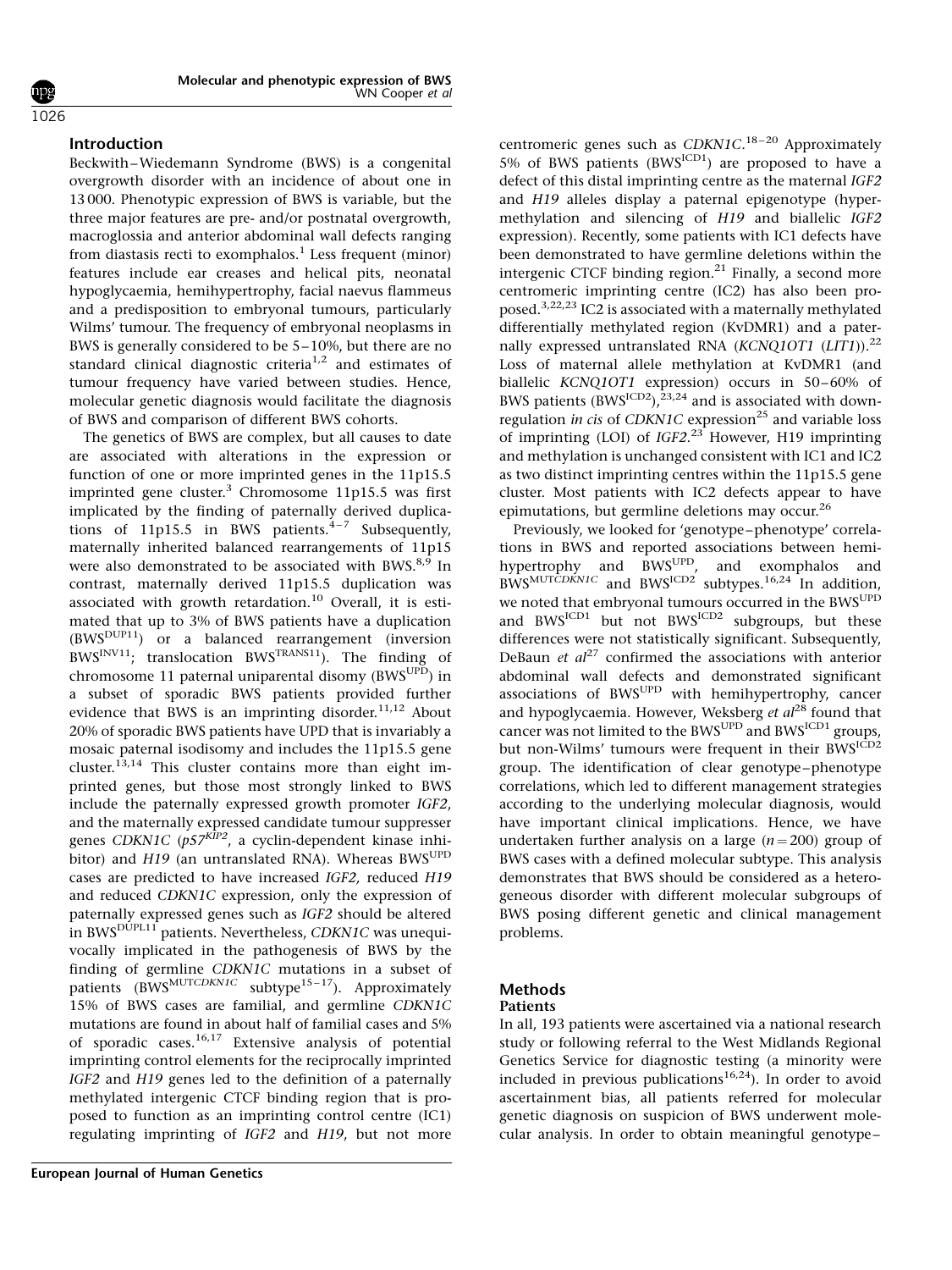phenotype correlations, we then analysed only those cases with a proven molecular diagnosis of BWS. Having ascertained our cohort of 193 patients with a confirmed molecular genetic diagnosis of BWS, we recruited into the study an additional seven BWSICD1 cases in order to provide sufficient power for statistical analysis of the  $BWS^{ICD1}$  subgroup.<sup>21</sup> Sufficient DNA was available for analysis of the extent of UPD in 48 cases, and in order to increase statistical power, DNA samples from a further two patients with UPD and Wilms' tumour were studied to evaluate more fully whether the extent of segmental disomy influenced Wilms' tumour risk.<sup>29</sup> However, these two additional BWSUPD patients were excluded from the genotype–phenotype analysis, as their tumour status was known upon enrolment. Clinical information was collected by a standard questionnaire, inspection of hospital notes or direct examination. Patients were included in the study following a molecular diagnosis of BWS irrespective of the original indication for referral, but we excluded patients from multiple pregnancies for the prenatal growth analyses.

#### Molecular analysis

DNA was extracted from peripheral blood lymphocytes or tissue samples by standard procedures. CDKN1C was sequenced as described previously.<sup>16</sup> UPD analysis was performed on 25 ng of genomic DNA in a  $10 \mu l$  total reaction volume containing fluorescently labelled forward primer (0.4 pM), unlabelled reverse primer (0.4 pM), dNTP (0.16 mM) Ampli Taq (0.75 U) in  $1 \times$  Ampli Taq buffer containing  $1.5 \text{ mM } MgCl<sub>2</sub>$ . After an initial denaturation step (5 min at 94 $^{\circ}$ C), 24 cycles of amplification were performed (94 $^{\circ}$ C 1 min,  $T_A^{\circ}$ C 1 min, 72 $^{\circ}$ C 1 min) followed by a final extension for 5 min at  $72^{\circ}$ C. The microsatellite markers tested were those at tyrosine hydroxylase, $^{11}$  $T_A = 62^{\circ}$ C, D11S1318 ( $T_A = 57^{\circ}$ C) and D11S1984  $(T_A = 57^{\circ}C)$ . Alleles were resolved through a 6% polyacrylamide gel on an ABI377, and the ratio of paternal to maternal allele intensity was determined using the Genotyper software (ABI), a ratio of greater than 1.3:1 in favour of the paternal allele indicated UPD.

Methylation analysis was performed either by Southern blotting as described previously  $(IC1),^{30} (IC2)^{22}$  or following bisulphite conversion of unmethylated cytosines to uracil. Bisulphite modification of DNA was according to Agathanggelou *et al*,<sup>31</sup> the modified DNA was amplified by PCR (using a fluorescently labelled forward primer); for H19 methylation analysis, the primers used were: forward GTA GGG TTT TTG GTA GGT ATA GAG; and reverse CTT AAA TAA CCC RAA ACR TTT CCA C ( $T_A = 55^\circ$ C, and a hot start was required). For KvDMR1 methylation analysis the primers used were W2 GTT ATT TTA TAT TTA GTT AGT GTT TTA TG and W4 TCT TAC TAA AAA ACT CCC TAA AAA TC ( $T_A = 53^{\circ}$ C). The PCR products were then digested with the restriction enzyme BstU1, which has the recognition site CGCG and hence will cut only modified DNA derived from previously methylated DNA. The fragments were separated on an ABI377 or 3730 and the ratio of methylated to unmethylated DNA determined.

### Statistical analysis

Fisher's exact testing, Wilcoxon–Rank sum, t-testing and Kaplan–Meier analysis were used as appropriate. Statistical significance was taken at the 5% level.

### Results

In all, 200 BWS patients with a defined molecular subtype  $(BWS^{MUTCDKN1C}n = 16$  (from seven families), BWS<sup>ICD2</sup>  $n = 116$ , BWS<sup>ICD1</sup>  $n = 14$  and BWS<sup>UPD</sup>  $n = 54$ ) were analysed for genotype–phenotype correlations. Although we did not restrict molecular analysis to patients satisfying specific clinical criteria, 97% of patients had at least two 'major' features of BWS (eg macrosomia; macroglossia; exomphalos or umbilical hernia; visceromegaly, anterior linear ear lobe creases/posterior helical ear pits; embryonal tumour, hemihypertrophy, adrenocortical cytomegaly or renal anomaly or one or more family members with a clinical diagnosis of BWS; see http://www.geneclinics.org/). Interestingly, of two patients with hemihypertrophy and an ICD2 defect, there were no other features of BWS in one case and only neonatal hypoglycaemia in the other.

Considering all patients together, there were significant associations between the presence of ear pits and/or creases and facial naevus flammeus ( $P = 0.015$ ), macroglossia and facial naevus flammeus ( $P = 0.022$ ), hemihypertrophy and embryonal tumour  $(P = 0.044)$ , and inverse relationships between the presence of exomphalos and hemihypertrophy  $(P<0.001)$  and hemihypertrophy and macroglossia  $(P = 0.006)$ .

The severity of *anterior abdominal wall defects* differed significantly between subgroups (see Figure 1a). Thus, the frequency of exomphalos was much higher in the BWS<sup>MUTCDKN1C</sup> and BWS<sup>ICD2</sup> subtypes than in the BWS<sup>ICD1</sup> and BWS<sup>UPD</sup> subtypes  $(BWS<sup>MUTCDKN1C</sup>$  vs  $BWS<sup>ICD1</sup>$  $P = 0.006$ , BWS<sup>MUTCDKN1C</sup> vs BWS<sup>UPD</sup>  $P = 0.001$ , BWS<sup>ICD2</sup> vs BWS<sup>ICD1</sup>  $P \le 0.001$ , BWS<sup>ICD2</sup> vs BWS<sup>UPD</sup>  $P \le 0.001$ ). In contrast, BWS<sup>UPD</sup> and BWS<sup>ICD1</sup> subtypes were more likely to have no defect or an umbilical hernia (see Figure 1a).

Birth weight and gestation data were used to calculate birth weight centiles and these were compared for the four molecular subgroups. BWS<sup>ICD1</sup> were the heaviest (mean 99.8 $\pm$ 0.45 centile), followed by BWS<sup>UPD</sup> (mean 90.7 $\pm$ 21.4 centile), BWS<sup>ICD2</sup> (mean 85.6 $\pm$ 28.0 centile) and (mean  $85.6 \pm 28.0$  centile) and BWS<sup>MÚTCDKN1C</sup> (mean  $82.9 \pm 27$  centile). The birth weight centile differences between the BWSICD1 and BWS<sup>MUTCDKN1C</sup> groups, and the BWS<sup>ICD1</sup> and BWS<sup>ICD2</sup> groups were statistically significant  $(P = 0.018$  and 0.018, respectively). All other comparisons were  $P > 0.09$ .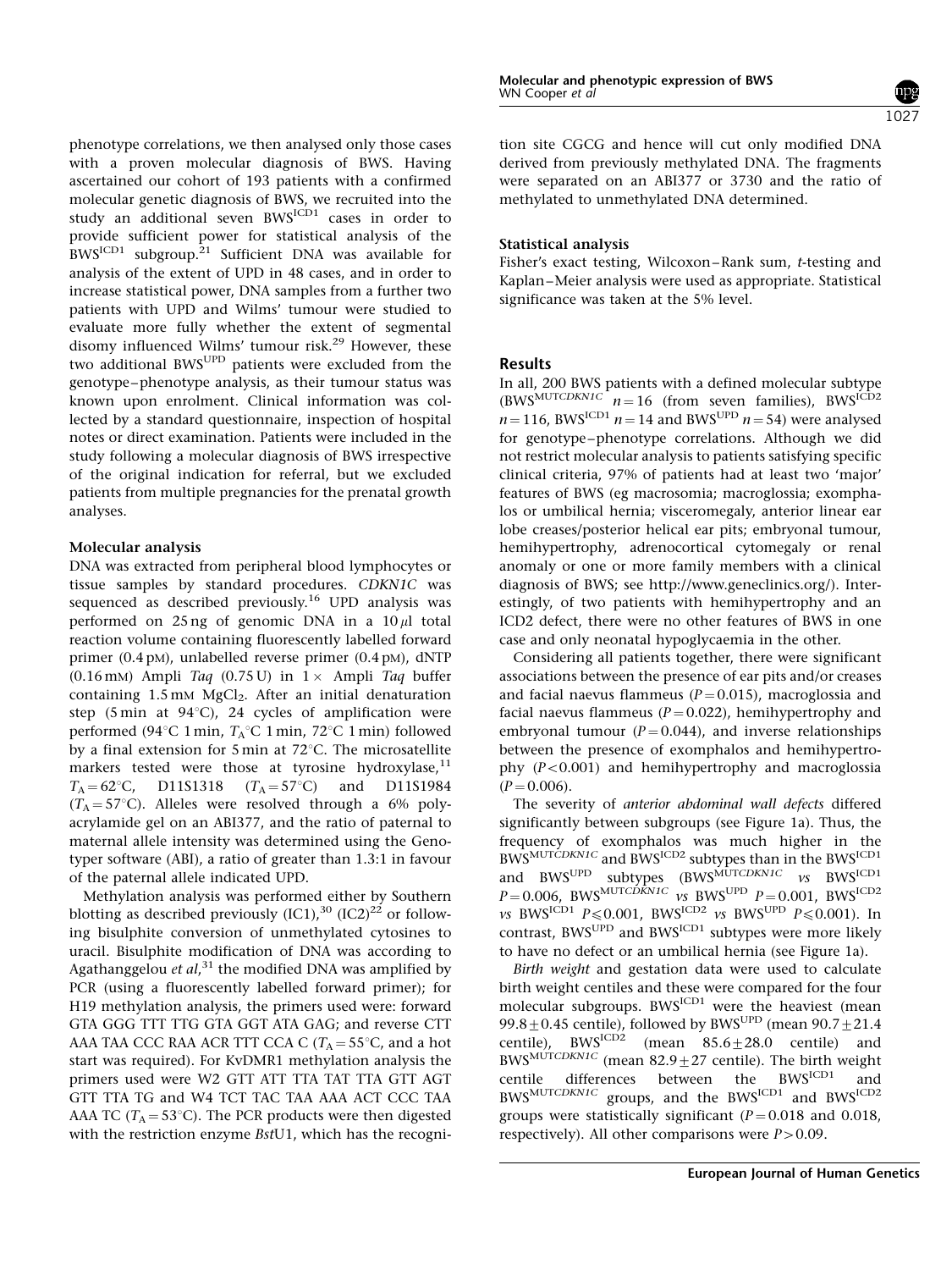

Figure 1 The frequencies of clinical features in BWS stratified by molecular pathology. The frequency of umbilical hernia and exomphalos (a), (the more severe defect, exomphalos, is depicted by a black bar whereas umbilical hernias are depicted by grey bars), hemihypertrophy (b) and ear creases or pits (c) was determined in individuals with BWS and a known molecular defect.

Hemihypertrophy was present in 31% of the patients analysed, but whereas the majority of the BWS<sup>UPD</sup> group (71%) had hemihypertrophy, it was detected in only a minority of the other subtypes (Figure 1b):  $BWS^{MUTCDKN1C} = 7\%, \quad BWS^{ICD2} = 15\%, \quad BWS^{ICD1} = 23\%$  $(BWS^{UPD}$  vs BWS<sup>MUTCDKN1C</sup>  $P = 0.06$ , BWS<sup>UPD</sup> vs BWS<sup>ICD2</sup>  $P < 0.001$ , BWS<sup>UPD</sup> vs BWS<sup>ICD1</sup>  $P = 0.001$ .

The overall frequency of ear creases and pits was 61%  $(BWS^{MUTCDKN1C} = 73\%$ ,  $BWS^{ICD2} = 67\%$ ,  $BWS^{ICD1} = 38\%$ ,  $BWS^{UPD} = 53\%$ , but these were significantly more common in BWS<sup>ICD2</sup> cases than BWS<sup>ICD1</sup> cases ( $P = 0.035$ ) (see Figure 1c). There were no significant differences between BWS subgroups for the frequencies of macroglossia (overall frequency 91%, BWS<sup>MUTCDKN1C</sup> = 93%, BWS<sup>ICD2</sup> = 92%.  $BWS^{ICD1} = 100\%$ ,  $BWS^{UPD} = 86\%$ , facial naevus flammeus (overall frequency 43%, BWS<sup>MUTCDKN1C</sup> = 33%,  $BWS^{ICD2} = 48\%, \, BWS^{ICD1} = 31\%, \, BWS^{UPD} = 38\%$  or neo-<br>natal hypoglycaemia (overall frequency 54%) natal hypoglycaemia (overall frequency 54%,  $BWS^{MUTCDKNIC} = 56\%$ ,  $BWS^{ICD2} = 51\%$ ,  $BWS^{ICD1} = 62\%$ .  $BWS^{UPD} = 55\%$ ).

In all, 5% of patients in our cohort developed a neoplastic lesion (see Table 1) including one BWSUPD patient who had both a hepatoblastoma and nephroblastoma (Wilms' tumour), this is similar to the frequency observed by Wiedemann in his study of nearly 400 patients.<sup>32</sup> Neoplasia was more frequent in individuals with BWS<sup>ICD1</sup> or BWS<sup>UPD</sup> (13%) than in those with BWS<sup>MUTCDKN1C</sup> or BWS<sup>ICD2</sup> (1%) ( $P = 0.007$ , Figure 2). In order to perform more accurate subgroup analysis, we combined our data with those reported by others.<sup>27-29,33</sup> The results are depicted in Figure 2. Neoplasia was observed in all molecular subgroups, and the overall frequency of tumours was 11%; however, the frequencies in patients with BWS<sup>UPD</sup> or BWS<sup>ICD1</sup> were 22 and 28%, respectively, which is significantly greater than the 2.9% and 9.5% observed in patients with BWSICD2 and BWSMUTCDKN1C cases (BWS<sup>UPD</sup> vs BWS<sup>ICD2</sup>  $P < 0.0001$ ; BWS<sup>ICD1</sup> vs BWS<sup>ICD2</sup>  $P < 0.0001$ ; ICD1 vs BWS<sup>MUTCDKN1C</sup>  $P < 0.05$ : BWS<sup>UPD</sup> vs BWS<sup>MUTCDKN1C</sup>  $P = 0.06$ ). Wilms' tumours were not observed in BWS<sup>MUTCDKN1C</sup> or BWS<sup>ICD2</sup> subgroups: however,

Table 1 Clinical information on BWS patients in whom neoplasia was observed. BWS121 and BWS361 were initially diagnosed as Wilms' tumour (nephroblastoma)

| Molecular subgroup       | Age at diagnosis | Tumour type          | Patient        |
|--------------------------|------------------|----------------------|----------------|
| BWSMUTCDKN1C             | 33 years         | Mesoblastic nephroma | BWS070B        |
| BWS <sup>ICD1</sup>      | 7 months         | Nephroblastoma       | R1             |
| BWS <sup>ICD1</sup>      | year             | Nephroblastoma       | R <sub>5</sub> |
| <b>BWS<sup>UPD</sup></b> | year             | Nephroblastoma       | <b>BWS430B</b> |
|                          | 2.5 years        | Hepatoblastoma       |                |
| <b>BWS<sup>UPD</sup></b> | I month          | Nephroblastomatosis  | <b>BWS121B</b> |
| <b>BWSUPD</b>            | 2.2 years        | Nephroblastoma       | 5724           |
| <b>BWS<sup>UPD</sup></b> | year             | Hepatoblastoma       | BWS283B        |
| <b>BWSUPD</b>            | 4 years          | Adrenal adenoma      | <b>BWS185B</b> |
| <b>BWSUPD</b>            | 2 years          | Nephroblastomatosis  | BWS361B        |

European Journal of Human Genetics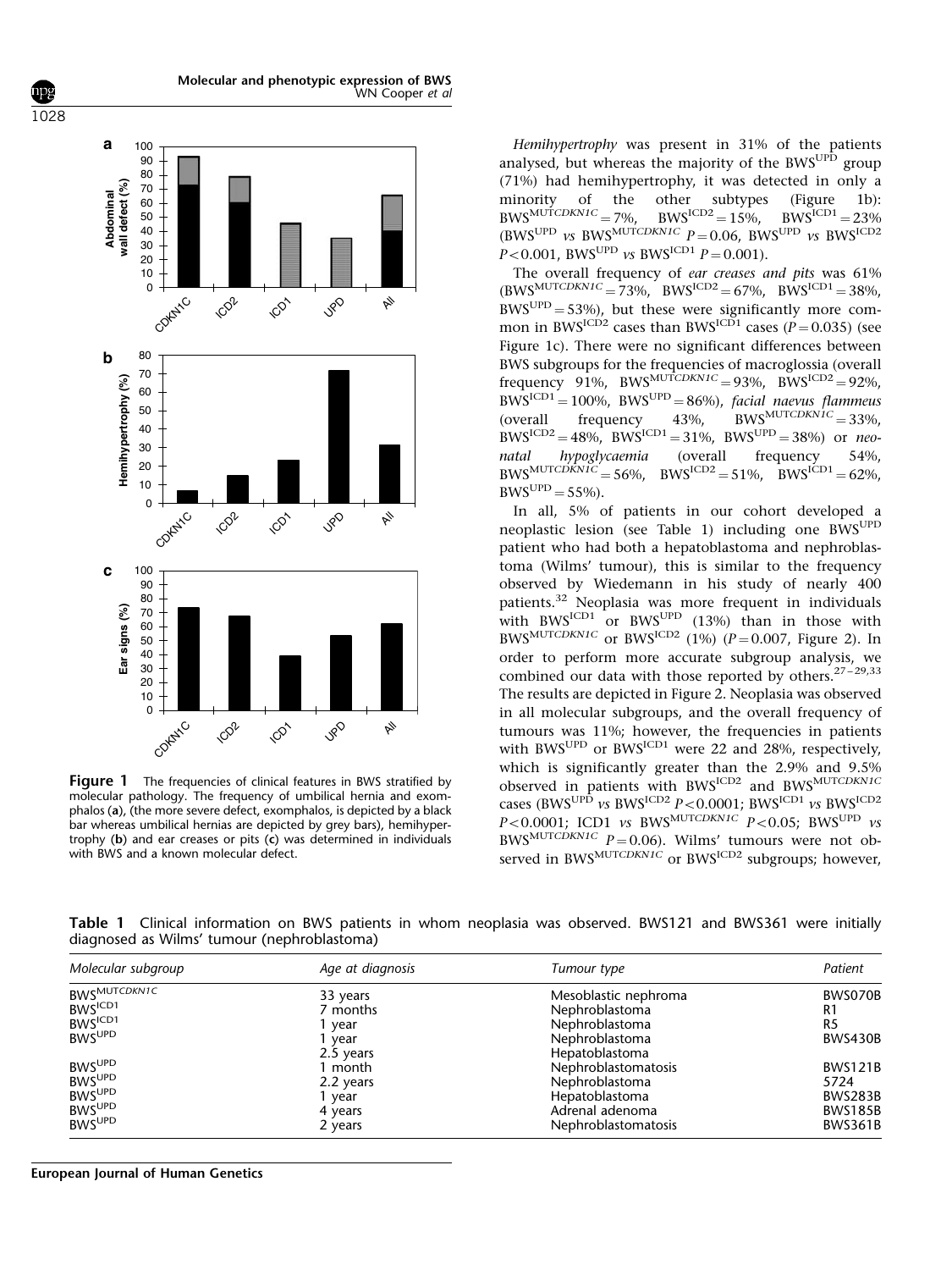

Figure 2 The frequencies of neoplasia observed in this study and four smaller studies. The frequency of neoplasia was determined in this study, and four smaller studies. Toronto indicates the study of 65 patients by Weksberg et al,<sup>28</sup> Baltimore refers to the study of 58 patients by DeBaun et al,<sup>27</sup> Amsterdam refers to the study of 52 patients by Bliek *et al,<sup>29</sup>* and France refers to the study of 71 patients by Gaston *et al.*<sup>33</sup> 'All studies, Wilms'' refers to the data for Wilms' tumours (WT) taken from this study, the Canadian, Dutch and French studies. CDKN1C mutation analysis was not carried out on the American and Dutch cohorts. In total, 45 tumours were reported from 411 children with BWS (21 WT from 353 BWS children), 24 tumours from 107 children (13 WT from 98) with UPD, 12 tumours from 43 children (eight WT from 33) with imprinting centre 1 defects, seven tumours from 240 children (0 WT from 201) with imprinting centre 2 defect and two tumours from 21 children (0 WT from 21) with a germline CDKN1C mutation.



Figure 3 The age intervals of children at latest clinical follow-up or first tumour incidence. The proportion of the cohort falling into different age groups is indicated.

they are the most frequently reported tumour in BWS<sup>ICD1</sup> and BWSUPD subgroups (compare Figure 2; 'All studies, all tumours' with 'All studies, Wilms''). The risk of neoplasia in our series was lower than in some other series.<sup>27-29,33</sup> This might reflect ascertainment bias in some series or differences in age distributions of various cohorts. In our series, most children were aged  $<$  8 years (see Figure 3). To allow for this, we performed a Kaplan–Meier plot for all patients and the BWS<sup>ICD2</sup> and BWS<sup>UPD</sup> subgroups. The agerelated risks of neoplasia in the three groups at 5 years were 9, 0 and 24%, respectively (see Figure 4).

In view of the evidence of imprinted transcripts at the Wilms' tumour suppresser gene, WT1 locus,  $11p13$ ,  $34-37$ we investigated whether the extent of segmental UPD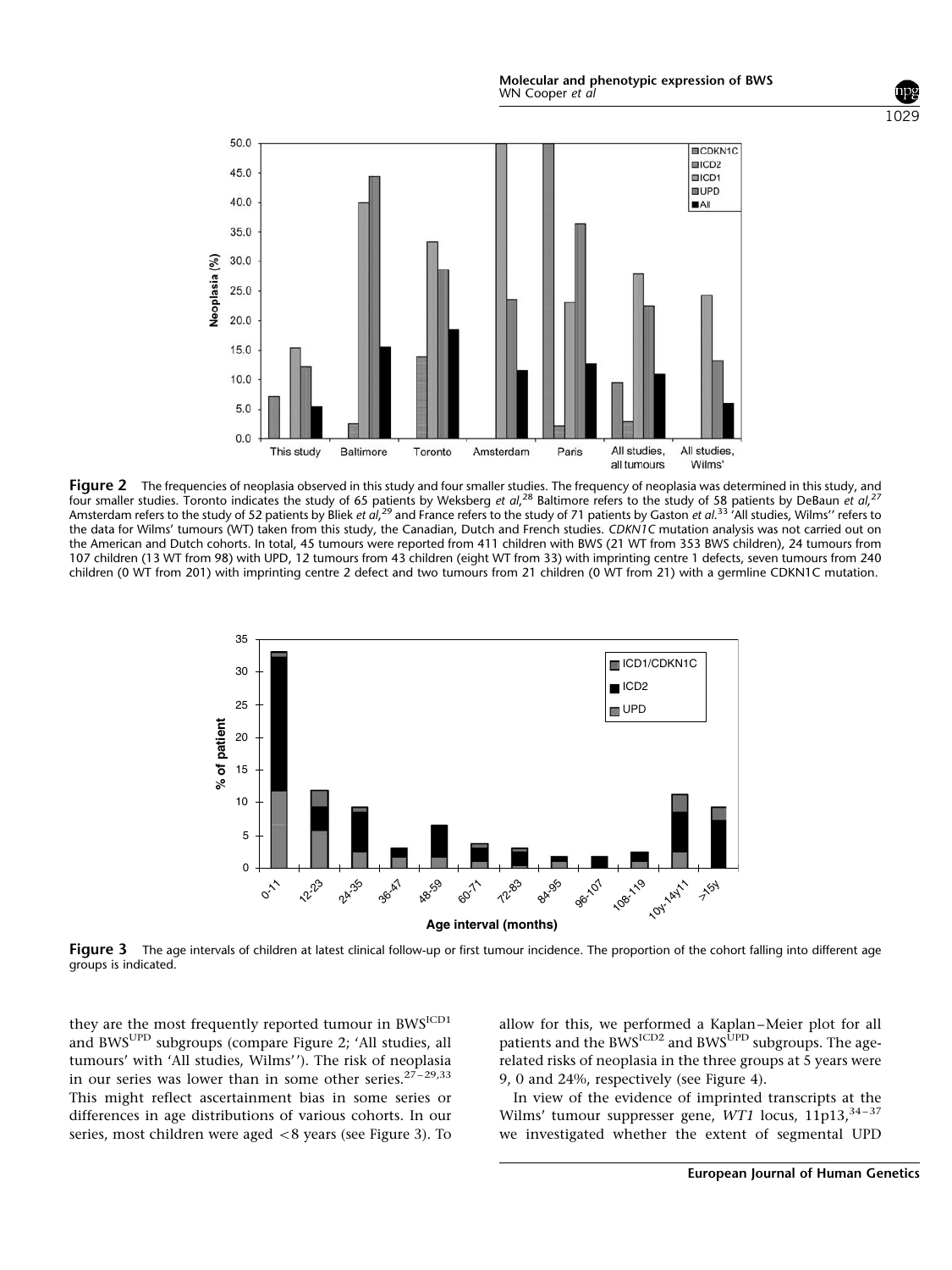

Figure 4 Kaplan–Meier plot of risk of neoplasia in all patients with BWS, and in BWS<sup>UPD</sup> and BWS<sup>ICD2</sup> subgroups. For details of neoplastic lesions see Table 1.

influenced the risk of renal neoplasia in BWS<sup>UPD</sup> patients. Of 50 BWSUPD cases analysed, disomy extended to WT1 in 28 patients. Disomy at WT1 was present in 7/8 patients with renal neoplasia (six with Wilms' tumour and two with severe nephroblastomatosis) and in 21/42 not known to have renal neoplasia ( $P = 0.054$ ). UPD included WT1 in 5/6 patients with Wilms' tumour.

#### **Discussion**

We analysed genotype–phenotype correlations in a series of 200 BWS patients with defined molecular abnormalities. There are no generally agreed diagnostic criteria for BWS. By focusing on patients with a molecular genetic diagnosis of BWS, we were able to consider patients for inclusion irrespective of whether they satisfied 'strict' or 'loose' clinical diagnostic criteria (see http://www.geneclinics.org). A molecular diagnosis is possible in at least 70% of BWS children, so although in some cases a diagnosis of BWS has to be made on clinical findings, in most cases diagnosis is possible by a combination of clinical and molecular genetic findings. Some patients with molecular findings characteristic of BWS have an incomplete phenotype (eg we found two patients with hemihypertrophy and an IC2 defect in which there were no other features of BWS in one patient and only neonatal hypoglycaemia in the other), but in our series such cases were uncommon. Nevertheless, Martin et  $al^{38}$  have reported five patients with hemihypertrophy and an IC2 defect with no or minimal additional features of BWS (eg single episode of hypoglycaemia, glabellar naevus flammeus). These findings suggest that some patients presenting primarily with hemihypertrophy form part of the BWS spectrum and further follow-up is required to see how the natural history and prognosis of these patients differs from other patients with hemihypertrophy and no clinical or molecular features of BWS.

We found that there were significant differences between molecular subtypes of BWS in tumour risk, severity of anterior abdominal wall defect, birth weight, hemihypertrophy and ear signs of BWS. Differences in tumour risk are important for the clinical management of BWS. We have studied the largest cohort of BWS patients with defined molecular pathology yet analysed, and the overall frequency of neoplasia was 5%, which is lower than in other large studies from USA, Canada and Europe.<sup>27-29,33</sup> These differences probably reflect differences in ascertainment procedures (eg we tried to avoid preferentially ascertaining patients with tumours and did not use cancer registries) but might also reflect differences in the ages of children in the different cohorts. Kaplan–Meier analysis allows agerelated risks of neoplasia to be calculated and we found that the risk for all patients was 9% at age 5 years but was higher in BWS<sup>UPD</sup> (24%) and lower in BWS<sup>ICD2</sup> (0%) subgroups). Overall, we found a significantly higher risk of tumours in BWSICD1 and BWSUPD cases than in those with CDKN1C mutations or IC2 defects. While this is consistent with previous studies, $2^{7-29,33}$  in most individual studies statistical significance was not reached. Therefore, to obtain the best estimates of tumour risks in different molecular subtypes of BWS, we combined our data with those of other centres. This confirmed that overall risk of tumour is highest in the BWS<sup>ICD1</sup> and BWS<sup>UPD</sup> groups and lowest in the BWS $^{MUTCDKNIC}$  and BWS $^{ICD2}$  groups. Although we did not identify any tumours in our BWSICD2 group, Weksberg et  $al^{28}$  observed a 16% tumour risk in such individuals, however, these were hepatoblastomas, rhabdomyosarcomas and a gonadoblastoma, and not Wilms' tumour, which is the most frequently occurring BWS associated tumour in Caucasian populations. Tumours also appear to be relatively uncommon in germline CDKN1C mutation carriers. We have identified a mesoblastic nephroma in one patient and two cases of neuroblastoma have been reported previously.<sup>17,33</sup>

Although all children with BWS should be considered at increased risk of tumours compared to the general population, the value of routine tumour surveillance programmes is controversial.<sup>39,40</sup> While many authorities have suggested that all children with BWS should be offered 3-monthly renal ultrasound scans to age 7 years, no effect of screening on survival from Wilms' tumour has been detected. Another controversial question is whether a-fetoprotein monitoring should be instigated for early detection of hepatoblastoma. Our findings suggest that, among children with a molecular diagnosis of BWS, screening for Wilms' tumour should be targeted to those at greatest risk, the BWS<sup>UPD</sup> and BWS<sup>ICD1</sup> subgroups. In contrast, screening for hepatoblastoma would be of most benefit in BWS<sup>ICD2</sup> cases and intensive screening for Wilms' tumour is not indicated for this subgroup. The high risk of Wilms' tumours in the BWS<sup>ICD1</sup> and BWS<sup>UPD</sup> groups compared to the BWSMUTCDKN1C group suggests that increased IGF2 or decreased H19 expression (rather than CDKN1C inactivation) has a key role in the patho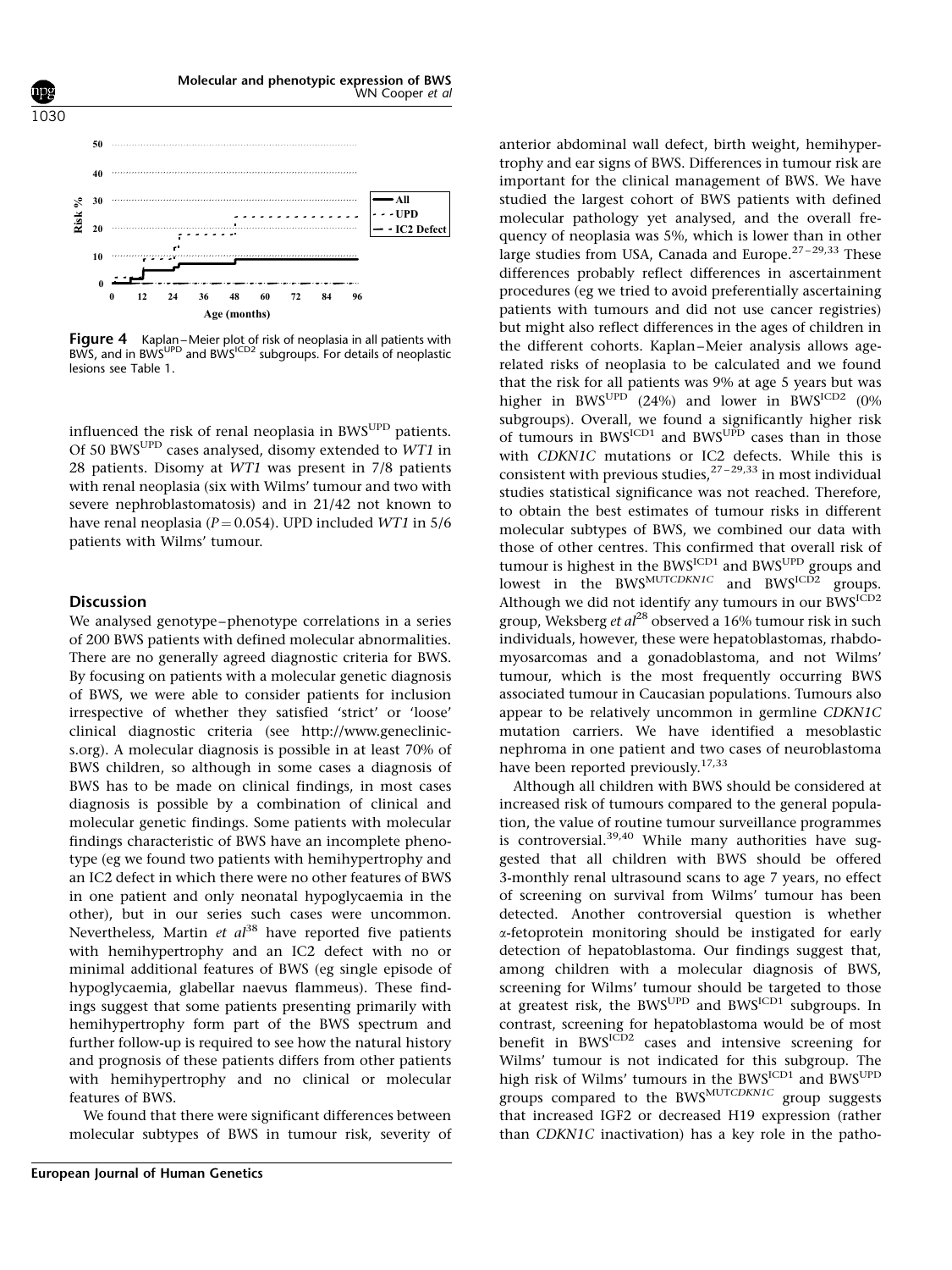genesis of these tumours. Accordingly, LOI of IGF2 and H19 hypermethylation and repression are frequently observed in sporadic Wilms' tumours.41,42 LOI of IGF2 may also occur in patients with IC2 defects, but there is no information as to whether tumour risk in BWS<sup>ICD2</sup> cases correlates with IGF2 imprinting status. As only a subset of BWSUPD patients develop tumours, we investigated whether the extent of UPD, in particular, whether disomy extended to WT1, influenced the risk of neoplasia. Intriguingly the frequency of Wilms' tumour and severe nephroblastomatosis was higher in those with WT1 disomy, although it did not reach statistical significance. While *WT1* is not thought to be imprinted, it has been suggested that an alternative WT1 transcript (AWT1) and the antisense WT1 transcript (WT1-AS which overlaps the 5'-end of WT1) may be imprinted.<sup>35,36,43</sup> In foetal tissues, transcription of WT1-AS occurs from both alleles; however, in adult tissues, the maternal allele has been silenced by methylation, whereas in Wilms' tumours the foetal state is retained.<sup>36</sup> Paternal UPD for 11p13 would also have the effect of maintaining the chromosome in the foetal state associated with biallelic expression of WT1-AS. WT1 protein levels are high in foetal kidney and Wilms' tumours, but low in adult kidney and it has been shown by Moorwood *et al*<sup>35</sup> that WT1-AS transcription can elevate WT1 protein levels in vitro. This may imply that individuals who have UPD extending beyond 11p13 and whose mosaicism encompasses the cells of the kidney are those at highest risk of developing Wilms' tumour.

We confirmed our earlier finding that exomphalos is much more frequent in BWS<sup>MUTCDKN1C</sup> and BWS<sup>ICD2</sup> cases than BWSICD1 or BWSUPD children, and in mouse models of BWS, mice overexpressing Igf2 exhibit overgrowth without exomphalos,<sup>44</sup> whereas exomphalos in the absence of organ overgrowth is observed in the Cdkn1c knockout mouse.<sup>45,46</sup> The phenotypic similarity between patients with CDKN1C mutations and those with BWS<sup>ICD2</sup> (ie loss of methylation (LOM) of KvDMR1) suggested that the unmethylated DMR may act to silence CDKN1C expression, and consistent with this, patients with KvDMR1 LOM do indeed show reduced fibroblastic CDKN1C expression in culture.<sup>25</sup> Our novel observation that mean birth weight centile was higher in the  $BWS^{ICD1}$  group than in the BWS<sup>MUTCDKN1C</sup> and BWS<sup>ICD2</sup> groups is also consistent with the results of mouse models of BWS (see above) and suggests that although IGF2 and CDKN1C may regulate a common growth control pathway, there are subtle differences in the phenotypic consequences of IGF2 over expression and CDKN1C inactivation/downregulation. Although not all cases of BWS will have a detectable molecular abnormality, molecular diagnosis is possible in most cases. As the results of molecular analysis influence both genetic counselling and surveillance of BWS children, optimum medical management should include molecular genetic analysis.

#### Acknowledgements

We thank the many referring clinicians and the patients and their families for their help with this study. We thank SPARKS and the MRC for financial support.

1031

#### References

- 1 Elliott M, Maher ER: Beckwith–Wiedemann syndrome. J Med Genet 1994; 31: 560–564.
- 2 Martinez RMY: Clinical features in the Wiedemann–Beckwith syndrome. Clin Genet 1996; 50: 272–274.
- 3 Maher ER, Reik W: Beckwith–Wiedemann syndrome: imprinting in clusters revisited. J Clin Invest 2000; 105: 247–252.
- 4 Turleau C, Degrouchy J, Chavincolin F, Martelli H, Voyer M, Charlas R: Trisomy 11p15 and Beckwith–Wiedemann syndrome – a report of 2 cases. Hum Genet 1984; 67: 219–221.
- 5 Brown KW, Gardner A, Williams JC, Mott MG, McDermott A, Maitland NJ: Paternal origin of 11p15 duplications in the Beckwith–Wiedemann syndrome – a new case and a review of the literature. Cancer Genet Cytogenet 1992; 58: 66–70.
- 6 Nystrom A, Cheetham JE, Engstrom W, Schofield PN: Molecular analysis of patients with Wiedemann–Beckwith syndrome 2 paternally derived disomies of chromosome-11. Eur J Pediatr 1992; 151: 511–514.
- 7 Slavotinek A, Gaunt L, Donnai D: Paternally inherited duplications of 11p15.5 and Beckwith–Wiedemann syndrome. J Med Genet 1997; 34: 819–826.
- 8 Norman A, Read A, Clayton-Smith J, Andrews T, Donnai D: Recurrent Wiedemann–Beckwith syndrome with inversion of chromosome (11)(p11.2p15.5). Am J Med Genet 1992; 42: 638–641.
- 9 Tommerup N, Brandt C, Pedersen S, Bolund L, Kamper J: Sexdependent transmission of Beckwith–Wiedemann syndrome – associated with a reciprocal translocation  $t(9,11)(p11.2,p15.5)$ . J Med Genet 1993; 30: 958–961.
- 10 Fisher AM, Thomas NS, Cockwell A et al: Duplication of chromosome 11p15 of maternal origin result in a phenotype that includes growth retardation. Hum Genet 2002; 111: 290–296.
- 11 Slatter RE, Elliott M, Welham K et al: Mosaic uniparental disomy in Beckwith–Wiedemann syndrome. J Med Genet 1994; 31: 749–753.
- 12 Henry I, Bonaitipellie C, Chehensse V et al: Uniparental paternal disomy in a genetic cancer-predisposing syndrome. Nature 1991; 351: 665–667.
- 13 Dutley F, Baumer A, Kayserili H et al: Seven cases of Wiedemann-Beckwith syndrome including the first reported case of mosaic paternal isodisomy along the whole of chromosome 11. Am J Med Genet 1998; 79: 347–353.
- 14 Catchpoole D, Lam WWK, Valler D et al: Epigenetic modification and uniparental inheritance of H19 in Beckwith–Wiedemann syndrome. J Med Genet 1997; 34: 353–359.
- 15 Hatada I, Ohashi H, Fukushima Y et al: An imprinted gene p57KIP2 is mutated in Beckwith–Wiedemann syndrome. Nat Genet 1996; 14: 171–173.
- 16 Lam WWK, Hatada I, Ohishi S et al: Analysis of germline CDKN1C (p57KIP2) mutations in familial and sporadic Beckwith–Wiedemann syndrome (BWS) provides a novel genotype– phenotype correlation. J Med Genet 1999; 36: 518-523.
- 17 Lee M, Debaun M, Randhawa G, Reichard B, Elledge S, Feinberg A: Low frequency of p57KIP2 mutation in Beckwith–Wiedemann syndrome. Am J Hum Genet 1997; 61: 304–309.
- 18 Hark A, Schoenherr C, Katz D, Ingram R, Levorse J, Tilghman S: CTCF mediates methylation-sensitive enhancer-blocking activity at the H19/Igf2 locus. Nature 2000; 405: 486–489.
- 19 Bell A, Felsenfeld G: Methylation of a CTCF-dependent boundary controls imprinted expression of the Igf2 gene. Nature 2000; 405: 482–485.